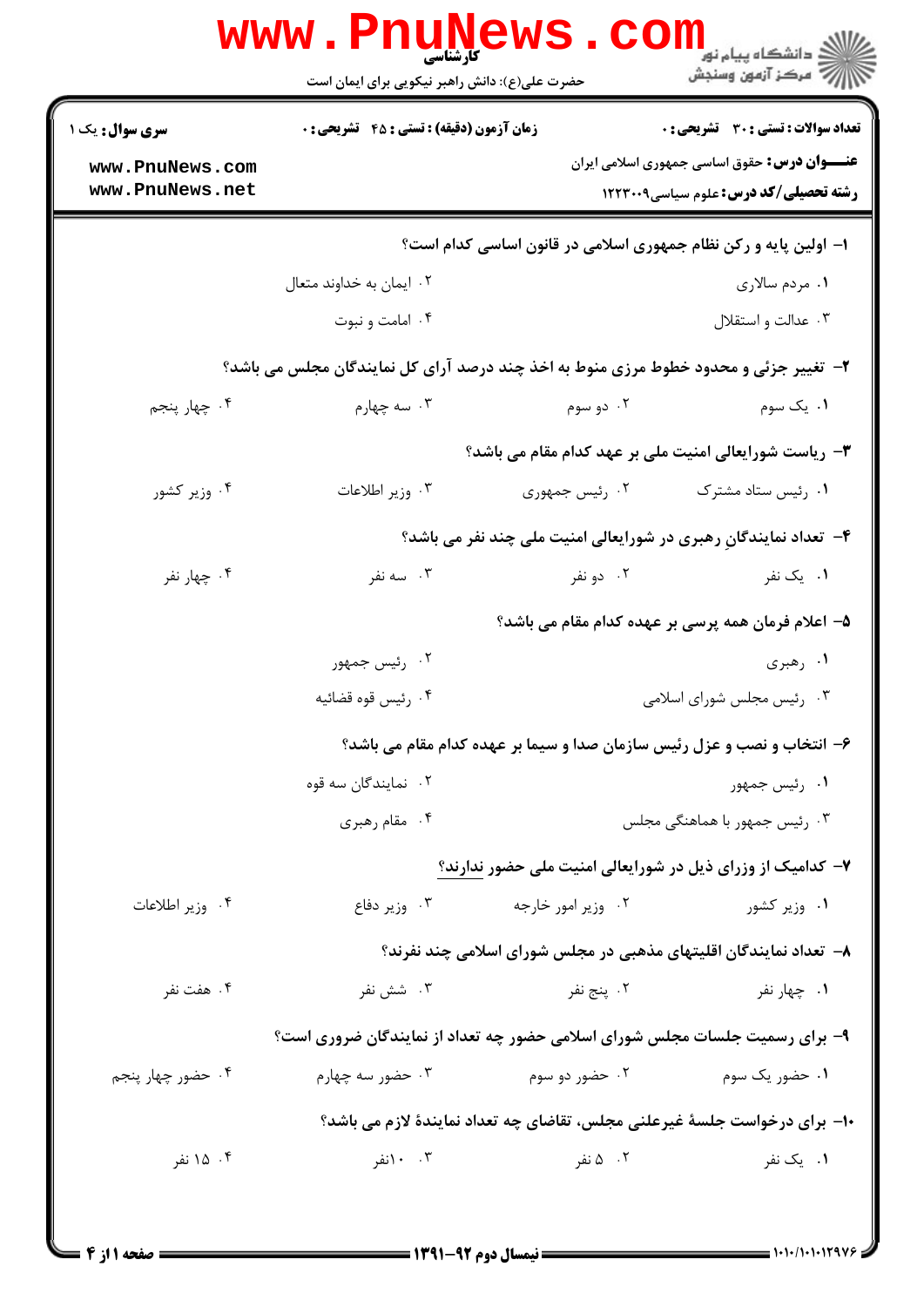|                        | WWW . PI<br><b>CLUN</b><br>حضرت علی(ع): دانش راهبر نیکویی برای ایمان است    | ڪ دانشڪاه پيا <sub>م</sub> نور<br>/> مرکز آزمون وسنجش                                                                 |  |  |
|------------------------|-----------------------------------------------------------------------------|-----------------------------------------------------------------------------------------------------------------------|--|--|
| <b>سری سوال : ۱ یک</b> | <b>زمان آزمون (دقیقه) : تستی : 45 تشریحی : 0</b>                            | تعداد سوالات : تستي : 30 ٪ تشريحي : 0                                                                                 |  |  |
| www.PnuNews.com        |                                                                             | <b>عنـــوان درس:</b> حقوق اساسی جمهوری اسلامی ایران                                                                   |  |  |
| www.PnuNews.net        |                                                                             | <b>رشته تحصیلی/کد درس: علوم سیاسی1۲۲۲۰۰۹</b>                                                                          |  |  |
|                        |                                                                             | 11- شرح و تفسیر قوانین عادی بر عهده کدام مقام رسمی است؟                                                               |  |  |
|                        | ۰۲ دیوانعالی کشور                                                           | ٠١. شوراي نگهبان                                                                                                      |  |  |
|                        | ۰۴ دیوان عدالت اداری                                                        | ۰۳ مجلس شورای اسلامی                                                                                                  |  |  |
|                        |                                                                             | ۱۲– استخدام کارشناسان خارجی منوط به مجوز کدام نهاد می باشد؟                                                           |  |  |
|                        | ۲. مجلس شورای اسلامی                                                        | ٠١ شورايعالى امنيت ملي                                                                                                |  |  |
|                        | ۰۴ وزارت امور خارجه                                                         | ۰۳ قوه قضائیه                                                                                                         |  |  |
|                        |                                                                             | ۱۳– دیوان محاسبات مستقیماً زیر نظر کدام نهاد می باشد؟                                                                 |  |  |
|                        | ۰۲ قوه قضائیه                                                               | ۰۱ مجلس شورای اسلامی                                                                                                  |  |  |
|                        | ۰۴ وزارت اقتصادي و دارايي                                                   | ۰۳ سازمان بازرسی کل کشور                                                                                              |  |  |
|                        |                                                                             | ۱۴- برای سؤال از رئیس جمهور امضای چه تعداد از نمایندگان مجلس شورای اسلامی ضروری است؟                                  |  |  |
| ۰۴ حداقل یک پنجم       | ۰۳ حداقل یک چهارم                                                           | ۰۲ حداقل یک سوم<br>۰۱ حداقل یک دوم                                                                                    |  |  |
|                        |                                                                             | 1۵– رسیدگی به جرائم عادی معاونان رئیس جمهور در دادگاههای عمومی دادگستری با اطلاع کدام مقام یا دستگاه صورت می<br>گيرد؟ |  |  |
|                        | ۰۲ وزیر دادگستری                                                            | ۰۱ رئیس جمهور                                                                                                         |  |  |
|                        | ۰۴ مجلس شورای اسلامی                                                        | ۰۳ دادستان کل کشور                                                                                                    |  |  |
|                        |                                                                             | ۱۶– حقوقدانان شورای نگهبان چگونه انتخاب می شوند؟                                                                      |  |  |
|                        |                                                                             | ۰۱ به پیشنهاد رئیس قوه قضائیه توسط مجلس شورای اسلامی                                                                  |  |  |
|                        |                                                                             | ۰۲ به پیشنهاد مجمع تشخیص مصلحت توسط مجلس شورای اسلامی                                                                 |  |  |
|                        |                                                                             | ۰۳ به پیشنهاد کانون وکلای کشور توسط رئیس قوه قضائیه                                                                   |  |  |
|                        |                                                                             | ۰۴ به پیشنهاد رئیس جمهور و توسط رئیس قوه قضائیه                                                                       |  |  |
|                        | ۱۷– نظارت کدامیک از انتخابات ذیل از وظایف و اختیارات شورای نگهبان نمی باشد؟ |                                                                                                                       |  |  |
|                        | ۰۲ انتخابات مجلس شورای اسلامی                                               | ۰۱ مراجعه به آراء عمومی و همه پرسی                                                                                    |  |  |
|                        | ۰۴ انتخابات خبر گان رهبری                                                   | ۰۳ انتخابات شوراهای شهر و روستا                                                                                       |  |  |
|                        |                                                                             |                                                                                                                       |  |  |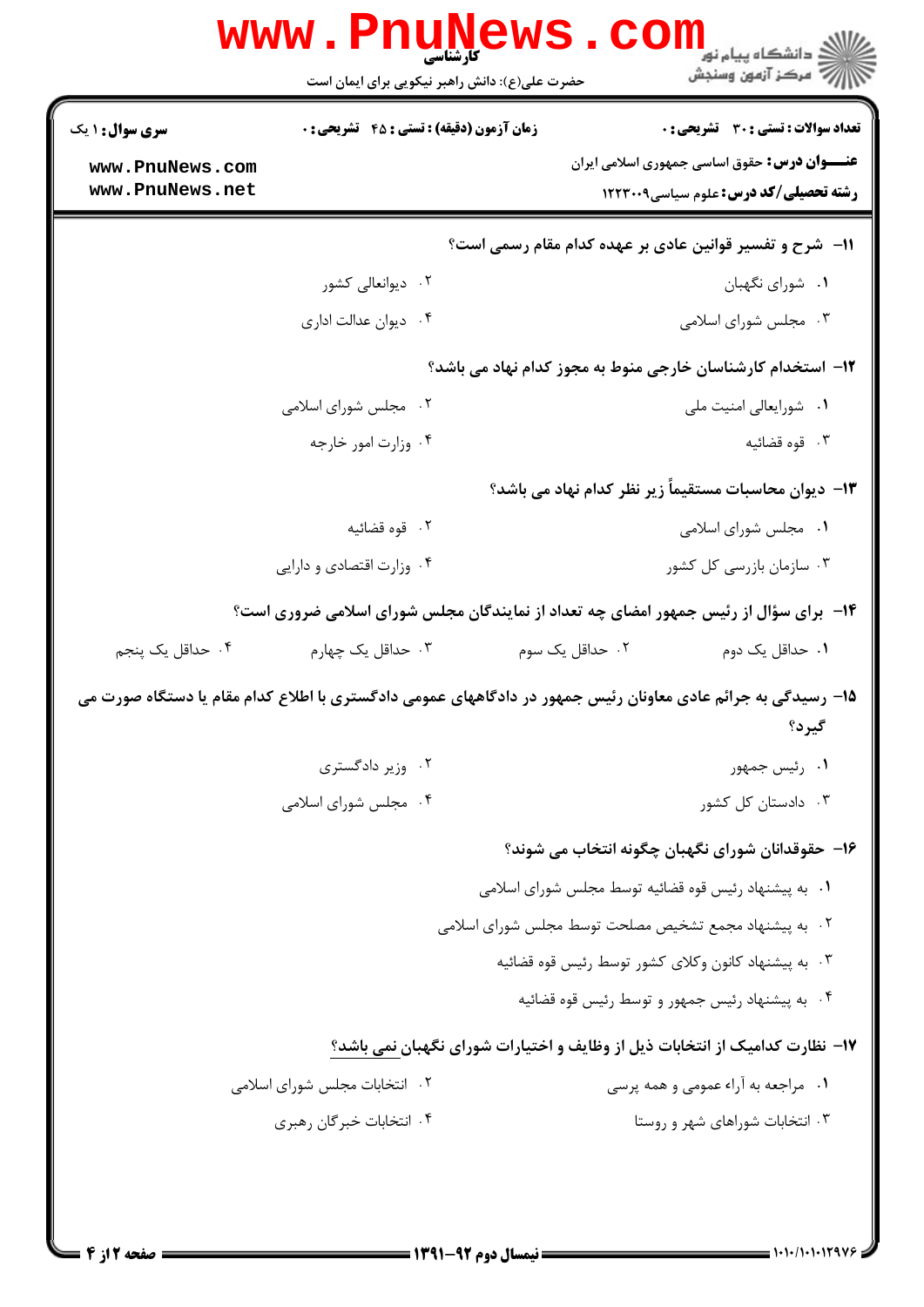|                                                | www.PnuNews                                       |                                               |                                                                                                       |  |
|------------------------------------------------|---------------------------------------------------|-----------------------------------------------|-------------------------------------------------------------------------------------------------------|--|
|                                                | حضرت علی(ع): دانش راهبر نیکویی برای ایمان است     |                                               | ر دانشگاه پيام نور <mark>− .</mark><br>ا <mark>ر</mark> = مرکز آزمون وسنجش                            |  |
| <b>سری سوال : ۱ یک</b>                         | زمان آزمون (دقیقه) : تستی : ۴۵ قشریحی : 0         |                                               | <b>تعداد سوالات : تستي : 30 ٪ تشريحي : 0</b>                                                          |  |
| www.PnuNews.com<br>www.PnuNews.net             |                                                   |                                               | <b>عنـــوان درس:</b> حقوق اساسی جمهوری اسلامی ایران<br><b>رشته تحصیلی/کد درس:</b> علوم سیاسی1۲۲۳۰۰۹   |  |
|                                                |                                                   |                                               | ۱۸– کدام گزینه ترکیب صحیح هیئت رئیسه دائمی مجلس را نشان می دهد؟                                       |  |
|                                                | ۰۲ رئیس، نائب رئیس، دو نفر منشی و دو نفر کارپرداز |                                               | ۰۱ رئیس، نائب رئیس، سه نفر منشی و دو نفر کارپرداز                                                     |  |
|                                                | ۰۴ رئیس، دونائب رئیس، چهارکارپرداز و سه منشی      |                                               | ۰۳ رئیس، دو نائب رئیس، شش منشی و سه کارپرداز                                                          |  |
|                                                |                                                   |                                               | ۱۹- اعضای هیأت رئیسه موقت تا چه مدت می توانند مدیریت ادارهٔ مجلس را بر عهد بگیرند؟                    |  |
| ۰۲ تا تقسیم نمایندگان به شعب پانزده گانه       |                                                   | ٠١. جلسهٔ افتتاحیهٔ مجلس را بر عهده دارند     |                                                                                                       |  |
| ۰۴ تا تصویب اعتبارنامهٔ یک سوم مجموع نمایندگان |                                                   | ۰۳ تا تصويب اعتبارنامهٔ دوسوم مجموع نمايندگان |                                                                                                       |  |
|                                                |                                                   |                                               | ۲۰- علاوه بر نمایندگان مجلس، کدام نهاد ذیل حق پیشنهاد قانون را در قالب طرح به مجلس شورای اسلامی دارد؟ |  |
|                                                | ۰۲ قوه قضائيه                                     |                                               | ۰۱ خبرگان رهبري                                                                                       |  |
|                                                | ۰۴ شورايعالى استانها                              |                                               | ۰۳ مجمع تشخیص مصلحت                                                                                   |  |
|                                                |                                                   |                                               | <b>۲۱</b> - کدامیک از مصوبات مجلس نمی تواند در قالب طرح مطرح گردد؟                                    |  |
| ۰۴ لوايح خاص                                   | ۰۳ لوايح عادي                                     | ٢. لوايح بودجه سالانه                         | ٠١. لوايح با قيد فوريت                                                                                |  |
|                                                |                                                   |                                               | ۲۲-۔برای تفسیر قانون اساسی موافقت چه تعداد از مجموع اعضای شورای نگهبان ضروری می باشد؟                 |  |
| ۰۴ چهار پنجم                                   | ۰۳ سه چهارم                                       | ۰۲ دو سوم                                     | ۰۱ یک سوم                                                                                             |  |
|                                                |                                                   |                                               | ۲۳- انتخاب یکی از فقهای شورای نگهبان برای عضویت در شورای موقت رهبری بر عهده کدام نهاد می باشد؟        |  |
|                                                | ۰۲ مجلس خبرگان رهبری                              |                                               | ۰۱ مجلس شورای اسلامی                                                                                  |  |
|                                                | ۰۴ مجمع تشخيص مصلحت                               |                                               | ۰۳ شورای نگهبان                                                                                       |  |
|                                                |                                                   |                                               | ۲۴- رئیس جمهور حداکثر تا چه مدتی می تواند برای وزارتخانه ای سرپرست تعیین نماید؟                       |  |
| ۰۴ پنج ماه                                     | ۰۳ چهار ماه                                       | ۰۲ سه ماه                                     | ۰۱ دو ماه                                                                                             |  |
|                                                |                                                   |                                               | ۲۵- چند نفر از هیأت وزیران در شورای بازنگری قانون اساسی حضور دارند؟                                   |  |
| ۰۴ شش نفر                                      | ۰۳ پنج نفر                                        | ۰۲ چهار نفر                                   | ۰۱ سه نفر                                                                                             |  |
|                                                |                                                   |                                               |                                                                                                       |  |
|                                                |                                                   |                                               |                                                                                                       |  |